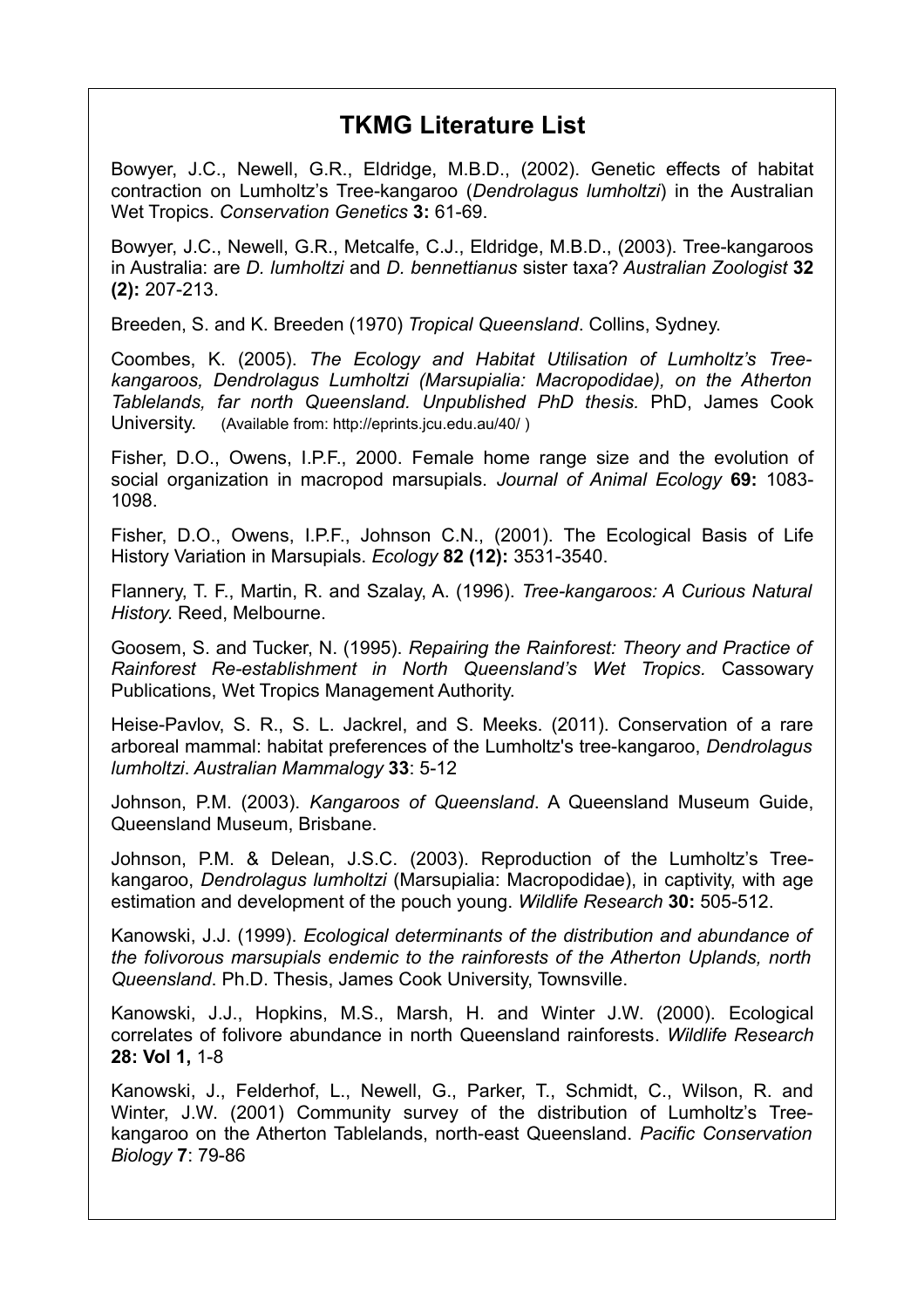Kanowski, J. and N.I.J. Tucker (2002) Trial of shelter poles to aid the dispersal of tree-kangaroos on the Atherton Tablelands, north Queensland. *Ecological Management and Restoration* **3**: 137-138.

Kanowski, J. J., Winter, J. W., Simmons, T., Tucker, N.I.J. (2003). Conservation strategy for Lumholtz's tree-kangaroo on the Atherton Tablelands. *Ecological management & restoration* **4**: 220-221.

(Available: http://onlinelibrary.wiley.com/doi/10.1046/j.1442-8903.2003.01691.x/abstract)

Kazmeier, L., (1998). *Den Use of Three Sympatric Possum Species in a Tropical Australian Rainforest.* Diploma-Thesis, Friedrich-Alexander University, Erlangen-Nuernberg, Germany.

Laurance, S. G. (1996). *The Utilisation of Linear Rainforest Remnants by Arboreal Marsupials in North Queensland*. MSc Thesis, University of New England, Armidale.

Laurance, S. G., and W. F. Laurance. (1999). Tropical wildlife corridors: use of linear rainforest remnants by arboreal mammals. *Biological Conservation* **91**: 231-239.

Laurance, W. F. (1990). Comparative responses of five arboreal marsupials to tropical forest fragmentation. *Journal of Mammalogy* **71**: 641-653.

Laurance, W. F. and Bierregaard, R. O. (1997). *Tropical Forest Remnants*. University of Chicago Press, Chicago.

Le Soeuf, D. (1894). A trip to north Queensland. *Victorian Naturalist* **11**: 3-31.

Lumholtz, C.S., (1889). *Among Cannibals: An Account of Four Years Travels in Australia, and of Camp Life with the Aborigines of Queensland*. John Murray, London

Martin, R. W. (1992). *An Ecological Study of Bennett's Tree-kangaroo* (*Dendrolagus bennettianus*). World Wide Fund for Nature. Project 116.

Martin, R.W., (1995). Field observations of predation on Bennett's Tree-kangaroo (*Dendrolagus bennettianus*) by an Amethystine python (*Morelia amethystina*). *Herpetological Review* **26:** 74-76

Martin, R.W. and P. M. Johnson. (1995). Bennett's tree-kangaroo (*Dendrolagus bennettianus*). Pp.307-308. In: *The Mammals of Australia*. Ed: R. Strahan. Australian Museum and Reed Books, Australia.

Martin, R.W., (2005). *Tree-Kangaroos of Australia and New Guinea*. CSIRO Publishing, Collingwood.

Meston, A. (1889). Bellenden-Ker Range (Wooroonooran), north Queensland. (Report by A. Meston on the Government Scientific Expedition to the ). Queensland Parliamentary Papers **C.A. 95 of 1889**: 35

Newell, G. R. (1998). Lumholtz's Tree-kangaroo. *Nature Australia* **25**: 31-39.

Newell, G. R. (1999). Australia's tree-kangaroos: current issues in their conservation. *Biological Conservation* **87**: 1-12.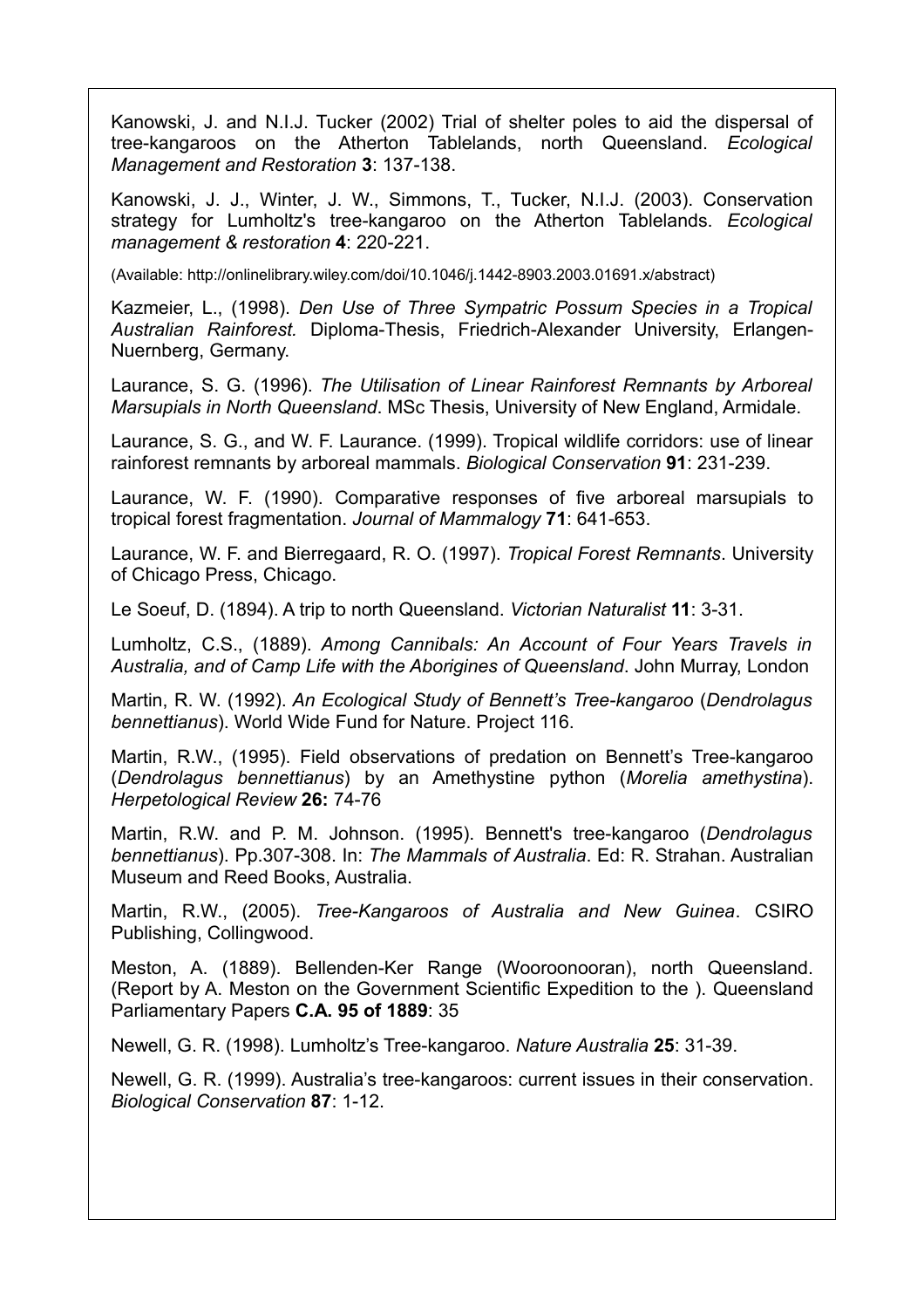Newell, G. R. (1999). Home range and habitat use by Lumholtz's Tree-kangaroo (*Dendrolagus lumholtzi*) within a rainforest fragment in north Queensland. *Wildlife Research* **26**: 129-145.

Newell, G. R. (1999). Responses of Lumholtz's Tree-kangaroo (*Dendrolagus lumholtzi*) to loss of habitat within a tropical rainforest fragment. *Biological Conservation* **91**: 181-189.

Pahl, L. I., Winter, J. W. and Heinsohn, G. (1988). Variation in responses of arboreal marsupials to fragmentation of tropical rainforest in north eastern Australia. *Biological Conservation* **46**: 71-82.

Procter-Gray, E. (1985). *The Behaviour and Ecology of Lumholtz's Tree-kangaroo, Dendrolagus lumholtzi (Marsupialia: Macropodidae)*. Ph.D. Thesis, Harvard University, Cambridge, Massachusetts.

Procter-Gray, E. (1990). Kangaroos up a tree. *Natural History* **90:** 61-66.

Queensland Department of Main Roads, (2000). *Fauna Sensitive Road Design. Volume 1 - Past and Existing Practices*. Queensland Department of Main Roads, Technology and Environment Division, Brisbane.

Rothschild, F.R.S., F.Z.S. & Dollman, G., (1936). The Genus *Dendrolagus*. *Transactions of the Zoological Society of London*, **21** Part 6: 477-548

Strahan, R. (1995). *The Mammals of Australia*. Australian Museum, Reed New Holland.

Tindale, N. B., and J. B. Birdsell. (1941). Results of the Harvard-Adelaide Universities Anthropological Expedition, 1938-1939. Tasmanoid tribes in North Queensland. *Records of the South Australian Museum* **7**: 1-9.

Tisdell, C. & Wilson, C. (2004). The public's knowledge of and support for conservation of Australia's tree-kangaroos and other animals. *Biodiversity and Conservation,* **13:** 2339-2359.

The Tree Kangaroo and Mammal Group, (2000). *Community Survey of the Distribution of Lumholtz's Tree-kangaroo.*

Tracey, J. G. (1982). *The Vegetation of the Humid Tropical Region of North Queensland*. CSIRO, Melbourne.

Tucker, N. (2000). Linkage restoration: interpreting fragmentation theory for the design of a rainforest linkage in the humid Wet Tropics of north-eastern Queensland. *Ecological Management and Restoration* **1**: 35 – 41.

Williams, S. E., Pearson, R. G. and Walsh, P. J. (1996). Distributions and biodiversity of the terrestrial vertebrates of Australia's Wet Tropics: a review of current knowledge. *Pacific Conservation Biology* **2**: 327-362.

Wilson, R. (2000). *Impact of Anthropogenic Disturbances on Tropical Rainforest Ringtail Possums* Ph.D Thesis, James Cook University, Townsville.

Winter J., Burnett S. & Martin R. (2008) *Dendrolagus lumholtzi*. In: IUCN 2009. IUCN Red List of Threatened Species. Version 2009.1. [Cited 9 July 2009.] Available from URL: http://www.iucnredlist.org